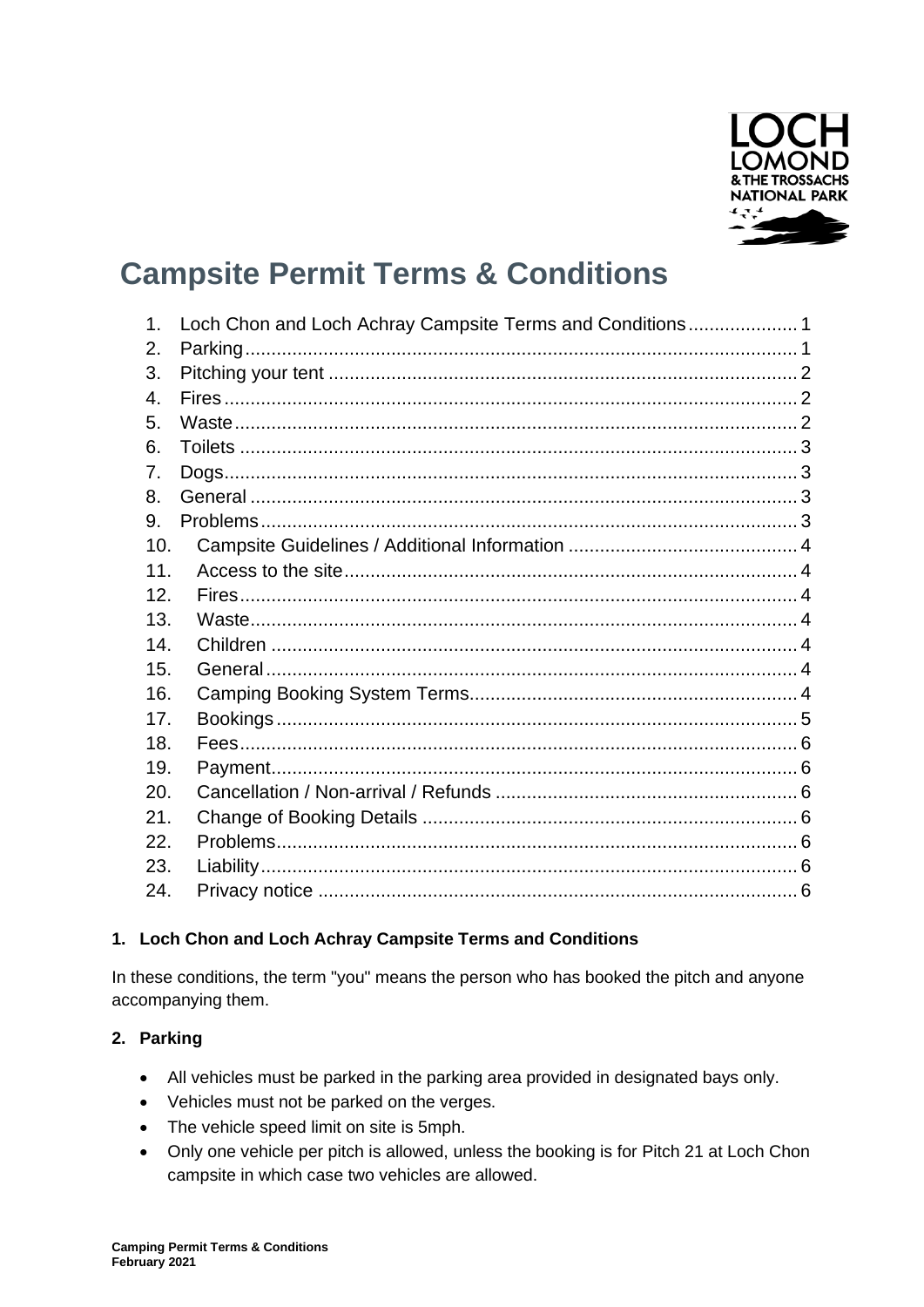• Vehicles are left on the campsite at the owner's risk.

# <span id="page-1-0"></span>**3. Pitching your tent**

- One tent per booked pitch is allowed except for Pitch 21 at Loch Chon campsite where a maximum of two tents are allowed.
- Only pitch your tent as allocated on your booking confirmation.
- Pitches are available from 2pm on day of arrival and must be vacated by 11am on day of departure.
- A valid booking reference must be available for inspection on request by an authorised officer of Loch Lomond & The Trossachs National Park Authority ("the Park Authority"), a Police Officer or a person employed or contracted by the Park Authority to operate the campsite (the "Operator").
- If you expect to arrive later than 5.30pm you will need a code to open the gate at Loch Chon. Please phone 01389 722 144 on the day of your stay to obtain the code.
- The maximum length of stay is three nights.

# <span id="page-1-1"></span>**4. Fires**

- Fires that cause damage or are likely to cause damage to the environment are not permitted.
- Fires are only permitted in fire bowls.
- Should you wish to light a fire, you must bring your own firewood and kindling or purchase this at the time of booking your pitch. Collecting living and/or dead wood in a manner that causes damage or is likely to cause damage to the environment is not permitted.
- Fires must only be lit when there are no active fire risk warnings issued by the Park Authority or other relevant bodies.
- BBQs must be raised off the ground and not lit under trees/awnings or in tents.
- Fires and BBQs must not be left unattended and must be safely extinguished after use. BBQs must be fully extinguished before placing in bins.
- You must extinguish your fire or BBQ if instructed to do so by an authorised officer of the Park Authority or the Operator.

# <span id="page-1-2"></span>**5. Waste**

- You must remove all litter, rubbish and food waste from the campsite pitch and dispose of it in one of the appropriate bins provided. Leaving any litter within the campsite area, including next to bins, is an offence under the Environmental Protection Act 1990 and may incur a fine of up to £200.
- Dishes must be washed in the designated external dishwashing sink.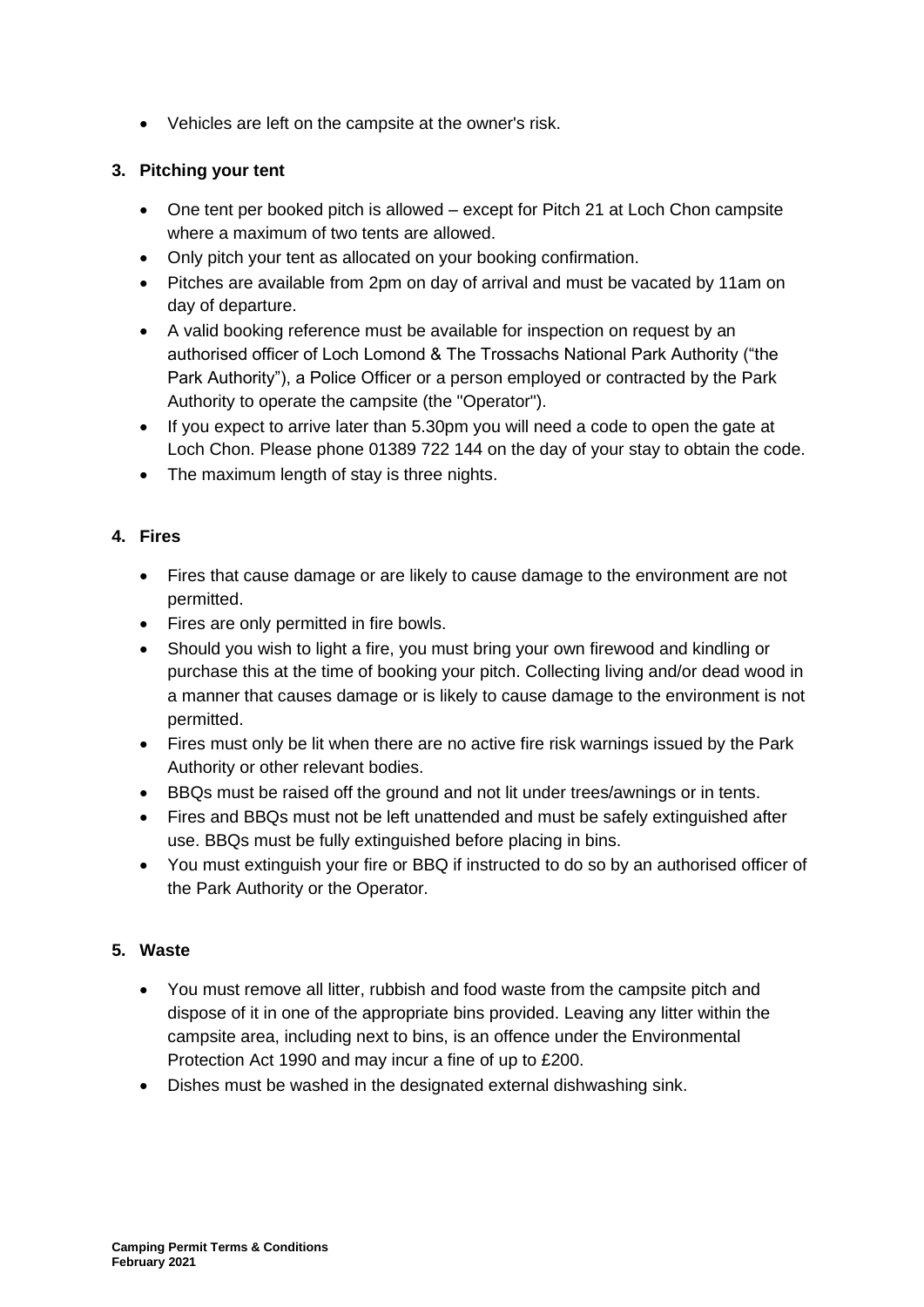## <span id="page-2-0"></span>**6. Toilets**

- You must ensure toilet doors are closed after use.
- You must keep the toilet facilities clean and tidy.
- Do not put any articles (including wipes) or other items likely to cause blockage or obstructions into the basins or toilets.
- Use the sanitary bins provided.

## <span id="page-2-1"></span>**7. Dogs**

- Dogs are welcome.
- Dogs must be on a lead at all times.
- You must pick up and remove your dog's faeces if it defecates, and dispose of faeces responsibly in a bin.
- Dogs must not be left unattended at pitches.
- A maximum of two dogs per pitch including Pitch 21 at Loch Chon campsite.

## <span id="page-2-2"></span>**8. General**

- The use of generators is not permitted on site.
- You must avoid damage to the pitch and to any structures situated within the camping area.
- All members of the party under the age of 16 must be accompanied by a parent or guardian.
- Gazebos/event shelters or similar are not permitted.
- You must remove all your belongings from the site when you leave.
- The Park Authority and Operator reserve the right to reallocate pitches without prior notice.
- You must follow all instructions from the Park Authority and Operator with regard to health and safety.
- The launching of powered craft is not allowed from the site.
- Fishing is by valid permit only.
- The Park Authority and Operator reserve the right to ask any persons to leave the site.
- The Park Authority and Operator reserve the right to terminate the booking where we feel that the comfort and enjoyment of other campers may be put at risk.
- If you are found in breach of any of these terms and conditions or the rules of the site then the Park Authority or the Operator reserve the right to require you to leave the site.

## <span id="page-2-3"></span>**9. Problems**

In the unlikely event that any member of the Party has a problem during their stay, it must be brought to the attention of the Park Authority or Operator at the time to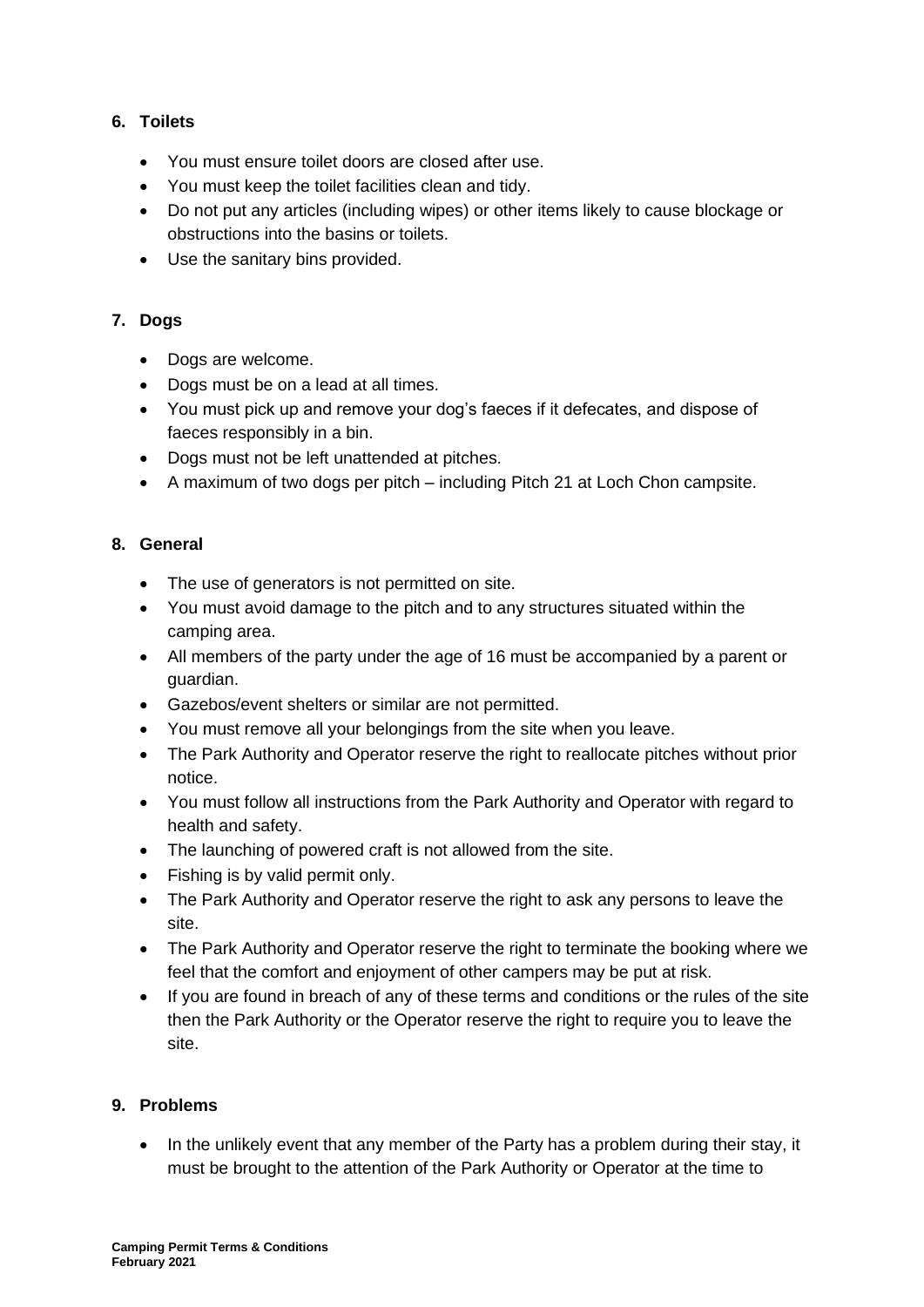ensure that the Park Authority or Operator has an opportunity to rectify the problem during the stay.

• If the person who encounters a problem is not satisfied that the issue has been resolved fully, details should be submitted in writing as soon as possible to Camping Bookings, Loch Lomond & The Trossachs National Park Authority, Carrochan, Carrochan Road, Balloch, G83 8EG or by email to [campingbookings@lochlomond](mailto:campingbookings@lochlomond-trossachs.org)[trossachs.org](mailto:campingbookings@lochlomond-trossachs.org)

# <span id="page-3-0"></span>**10. Campsite Guidelines / Additional Information**

## <span id="page-3-1"></span>**11. Access to the site**

- The gate is locked at night when the campsite warden finishes for the day.
- Please phone 01389 722 144 for Loch Chon and 01389 722 143 for Loch Achray on the day of your stay for the code to open the gate.
- You are responsible for closing the gate behind you.

## <span id="page-3-2"></span>**12. Fires**

- If you are planning to have a fire bring suitable tools to chop the wood purchased to a suitable size for your needs.
- Pallets, fibreboard, old furniture and any wood containing nails or non-combustible fittings should not be used as firewood.
- Fire pits should be placed a minimum of a fire pits width away from the edge of pitch surfaces as heat can damage the rubber matting.

## <span id="page-3-3"></span>**13. Waste**

• Please use biodegradable soap/washing up liquid

## <span id="page-3-4"></span>**14. Children**

• For the safety of your children please ensure that they are supervised appropriately.

#### <span id="page-3-5"></span>**15. General**

- Our timber camping platforms are raised from the ground; please take care when stepping on or off them.
- Please keep noise to a minimum and especially between 10pm and 7am.

## <span id="page-3-6"></span>**16. Camping Booking System Terms**

The following Terms and Conditions apply to all bookings made using Loch Lomond & The Trossachs National Park Authority's camping booking system. By making a booking you agree that you have read and agree to these Terms and Conditions.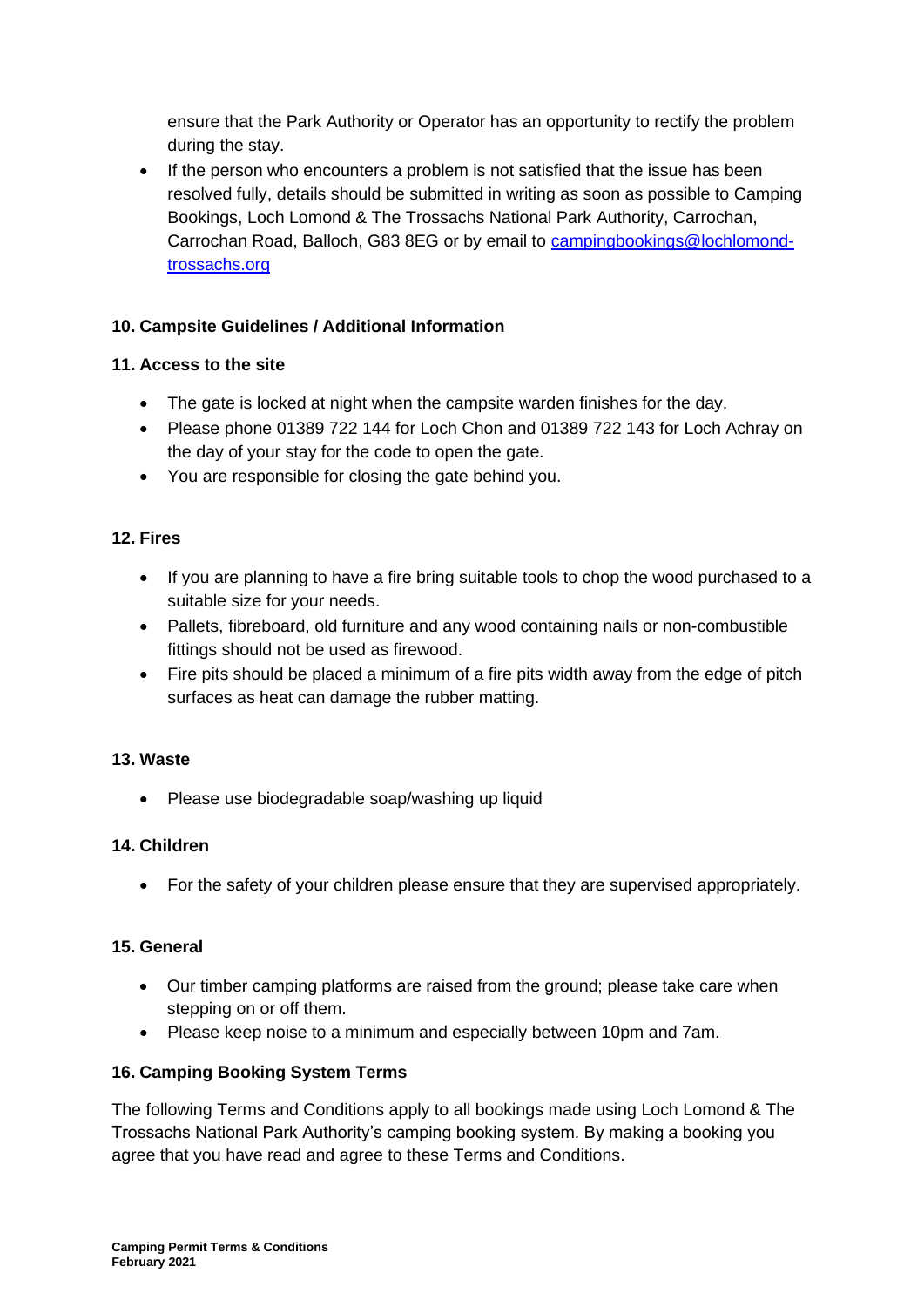In these Terms and Conditions the following definitions apply:

- "The Booking(s)"shall be taken to mean any advance or on the day booking of a camping pitch or permit.
- A "pitch" is a location for a single tent or motorhome/campervan on a campsite.
- A "permit" is a temporary authorisation for one tent or motorhome/ campervan in a specified location for no more than three nights.
- "The Guest(s)" is the person, company, organisation or other body responsible for making the Booking;
- "The Guidelines" are the Visitor Guidelines for the location, which shall be supplied to the Guest at the time of making the Booking.
- "The Operator" means the Park Authority or the persons employed / contracted
- by them to operate a campsite facility.
- "The Party" means the Guest and all other persons who camp at the location as a result of the Booking made by the Guest.

## <span id="page-4-0"></span>**17. Bookings**

- A Guest must not book more camping pitches or permits than are actually required by the Party.
- Each pitch and permit has a maximum number of occupants which must not be exceeded.
- The maximum number of nights in any Booking for a permit shall be three.
- For a pitch at Loch Chon the maximum stay is three nights
- For a pitch at Loch Lubnaig the maximum stay is three nights
- For a pitch on Inchcailloch the maximum stay is two nights.
- Inchcailloch is a designated National Nature Reserve and therefore the maximum number of people in any one party shall be six, including children. The maximum number of people that can stay on any given night is twelve including any children.
- If in the opinion of the Park Authority or Operator a Guest has made two consecutive Bookings in order to exceed the maximum number of nights, the Operator or Park Authority reserves the right to ask the Party to leave the site / forfeit their permit. No refund or compensation will be payable by the Park Authority or Operator in this event.
- If in the opinion of the Park Authority or Operator two Parties whose Bookings were made independently of each other are in fact one larger Party, and this impacts on the comfort and enjoyment of other Guests or Parties, the Park Authority or Operator reserves the right to require both Parties to leave the site. No refund or compensation will be payable by the Park Authority or Operator in this event.
- Bookings may only be made within the four weeks preceding the commencement of the intended stay. The Park Authority or Operator reserve the right to contact the Guest by telephone or email, as it sees fit, prior to the commencement of the intended stay in order to check the Guest's intention to proceed with the intended Booking.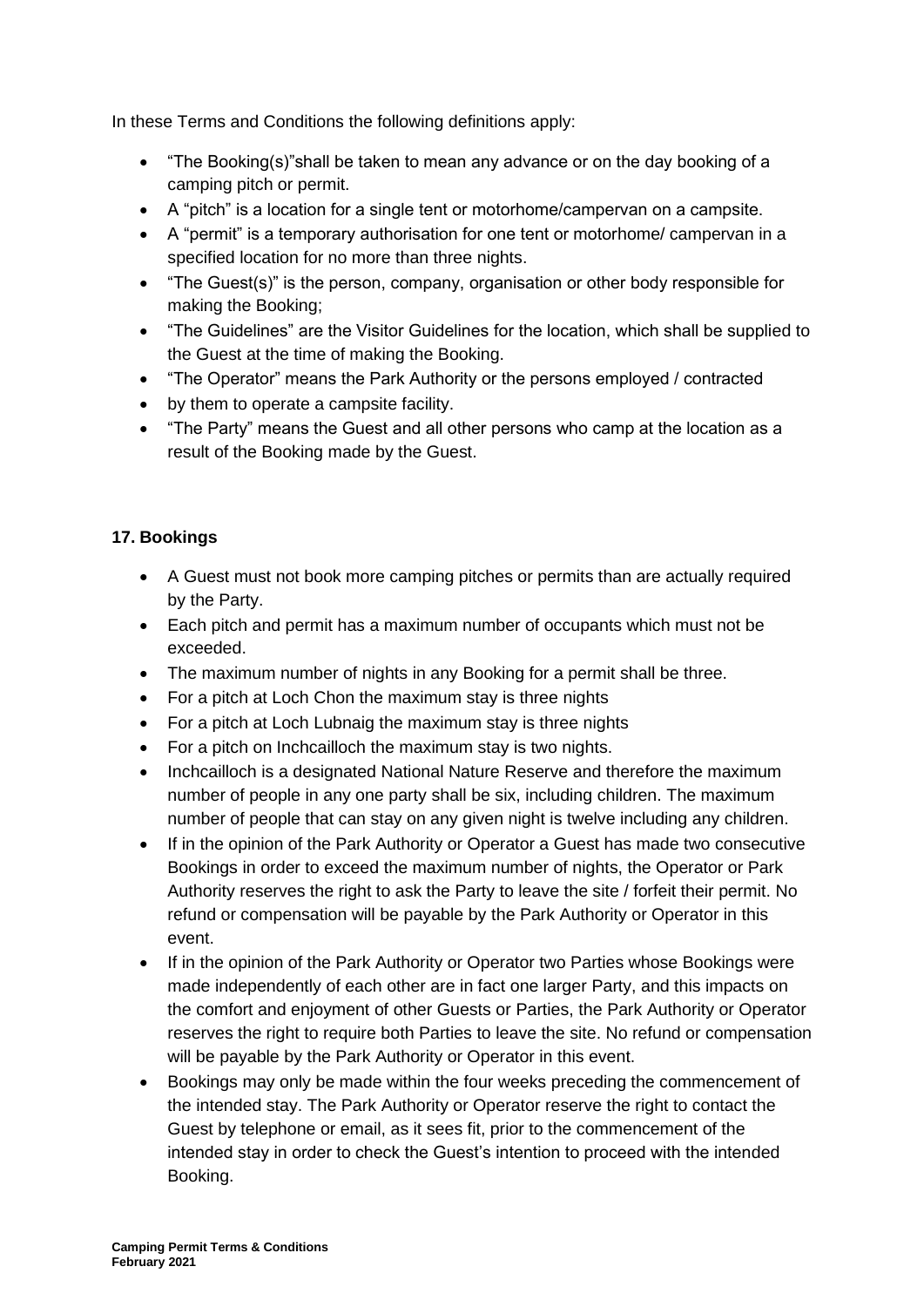#### <span id="page-5-0"></span>**18. Fees**

• All prices quoted are inclusive of VAT

#### <span id="page-5-1"></span>**19. Payment**

- Payment is required at the time of the Booking.
- Payment must be made through the online booking system.

#### <span id="page-5-2"></span>**20. Cancellation / Non-arrival / Refunds**

- The cost of your booking will not be refunded if you decide to cancel less than one week from your arrival date or if the value of your booking is less than £9.
- No refunds will be given for Guests who fail to turn up for their Booking.

#### <span id="page-5-3"></span>**21. Change of Booking Details**

• Bookings may be amended once, without charge, up to one week in advance of the original date of stay, subject to availability. This can be done by emailing [campingbookings@lochlomond-trossachs.org](mailto:campingbookings@lochlomond-trossachs.org) or calling 01389 722001.

#### <span id="page-5-4"></span>**22. Problems**

- In the unlikely event that any member of the Party has a problem during their stay, it must be brought to the attention of the Park Authority or Operator at the time to ensure that the Park Authority or Operator has an opportunity to rectify the problem during the stay.
- If the person who encounters a problem is not satisfied that the issue has been resolved fully, details should be submitted in writing as soon as possible to Camping Bookings, Loch Lomond & The Trossachs National Park Authority, Carrochan, Carrochan Road, Balloch, G83 8EG or by email to [campingbookings@lochlomond](mailto:campingbookings@lochlomond-trossachs.org)[trossachs.org](mailto:campingbookings@lochlomond-trossachs.org)

#### <span id="page-5-5"></span>**23. Liability**

- In the event that the Park Authority has any liability to you in contract, delict (including negligence) or otherwise in relation to your use of a permit or pitch or otherwise, it is limited to the amount of the booking paid to the Park Authority only.
- To the fullest extent permissible in law, the Park Authority does not accept and shall not have any liability or responsibility of whatever nature for any damage, loss, injury, claim, expense, cost or liability of whatever nature and howsoever arising, whether to person or property, which you may suffer or incur within or as a consequence of the use of the permit area or pitch.

#### <span id="page-5-6"></span>**24. Privacy notice**